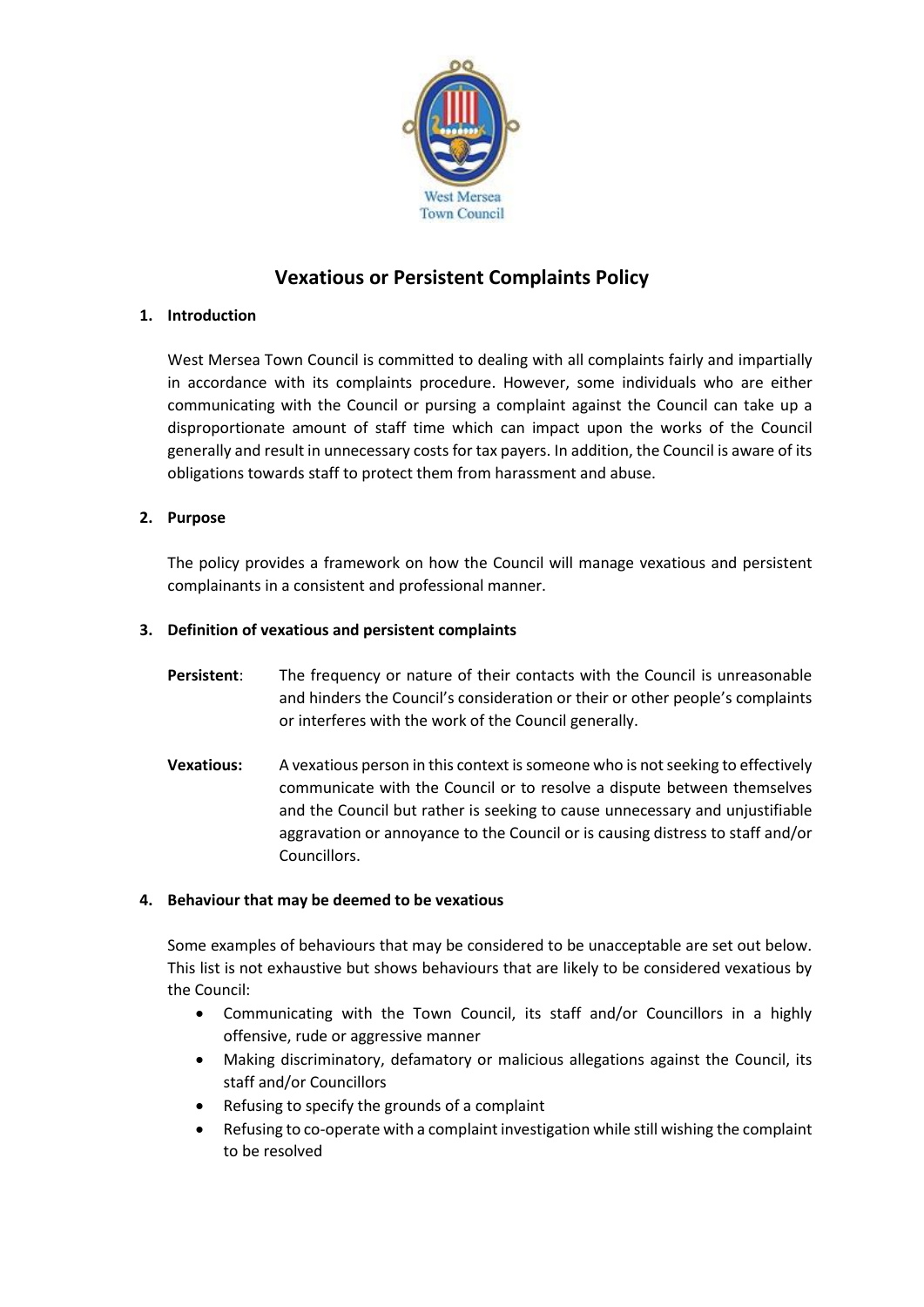

- Refusing to accept than an issue is not within the remit of the complaints procedure or within the power of the Council to investigate, change or influence, i.e. something that is the responsibility of another organisation
- Making unnecessary and excessive demands on the time and resources of staff, for example, excessive telephone calls or writing of long complex letters and/or emails every few das with the expectation of an immediate response
- Electronically recording a meeting or conversation without the prior knowledge or consent of the other person/s involved
- Submitting false documents
- Refusing to accept documented evidence as factual
- Insisting on a complaint being dealt with in a manner inconsistent with the Council's complaints procedure
- Making the same complaint repeatedly perhaps with minor differences to try and justify it as new, or persistently approaching the Council through different routes on the same issue
- Adopting an excessively 'scattergun' approach, for instance, pursing the same complaint or complaints with the Council, but also at the same time with a Member of Parliament, other Councils, elected Councillors of this and other Councils, the Councils independent auditor

It should be noted that raising legitimate queries or criticisms of the Council or pursing the Complaints Procedure in itself should not lead to someone being regarded as unreasonably persistent.

### **5. How will a decision be made?**

The actions, communications and behaviour of an individual will be considered by the Council at a meeting/Town Clerk and the Mayor[confirm which option] and based on the available evidence a decision will be made as to whether the person shall be considered a vexatious or persistent complainant and what actions should be taken under the terms of this policy.

### **6. What actions can be taken?**

In the event the Council/Town Clerk and Mayor[confirm which option] decide to treat an individual as a vexatious or persistent complainant they may decide to take one of more of the following actions;

- Placing time limits on the number and/or duration of contacts with staff per week or month
- Offering a restricted time slot for necessary calls
- Limiting the complainant to one medium of contact (letter, email etc) and/or requiring contact to take place with one named person from the Council